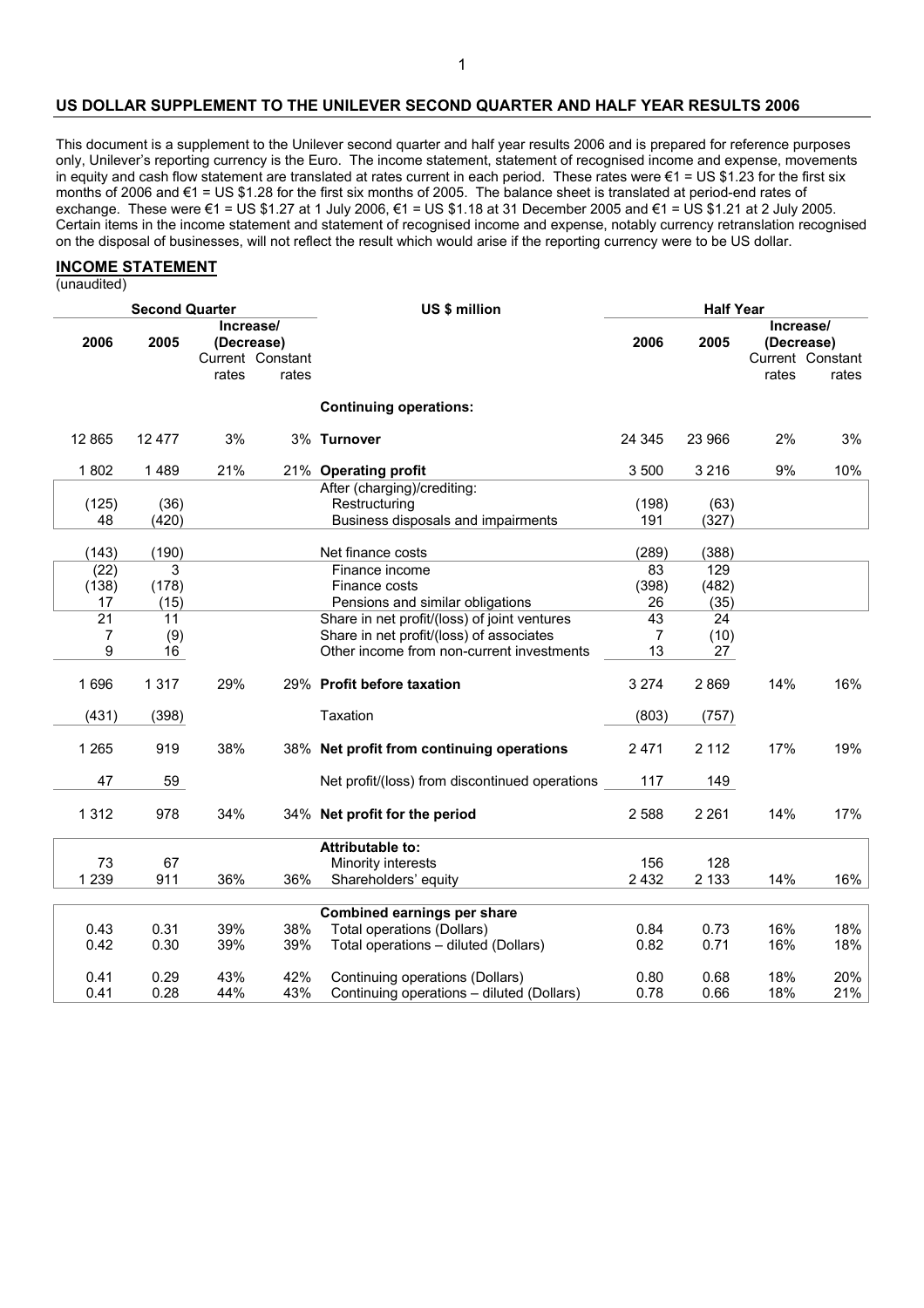# **STATEMENT OF RECOGNISED INCOME AND EXPENSE**

| (unaudited)                                                                                                             |                  |          |
|-------------------------------------------------------------------------------------------------------------------------|------------------|----------|
| US \$ million                                                                                                           | <b>Half Year</b> |          |
|                                                                                                                         | 2006             | 2005     |
| Fair value gains/(losses) on financial instruments net of tax<br>Actuarial gains/(losses) on pension schemes net of tax | 7<br>8           | 15<br>15 |
| Currency retranslation gains/(losses) net of tax                                                                        | 255              | (388)    |
| Net income/(expense) recognised directly in equity                                                                      | 270              | (358)    |
| Net profit for the period                                                                                               | 2 5 8 8          | 2 2 6 0  |
| Total recognised income and expense for the period                                                                      | 2858             | 1902     |
| Attributable to:                                                                                                        |                  |          |
| Minority interests                                                                                                      | 156              | 148      |
| Shareholders' equity                                                                                                    | 2 7 0 2          | 1 754    |

#### **MOVEMENTS IN EQUITY**

| (unaudited)                                        |                  |        |  |
|----------------------------------------------------|------------------|--------|--|
| US \$ million                                      | <b>Half Year</b> |        |  |
|                                                    | 2006             | 2005   |  |
| Equity at 1 January                                | 10 378           | 8899   |  |
| Total recognised income and expense for the period | 2858             | 1902   |  |
| <b>Dividends</b>                                   | (1557)           | (1574) |  |
| Conversion of preference shares                    |                  | 1 191  |  |
| (Purchase)/sale of treasury stock                  | (16)             | (368)  |  |
| Share option credit                                | 78               | 109    |  |
| Dividends paid to minority shareholders            | (118)            | (136)  |  |
| Currency retranslation gains/(losses) net of tax   | 55               | (106)  |  |
| Other movements in equity                          | 6                |        |  |
| Equity at the end of the period                    | 11 684           | 9917   |  |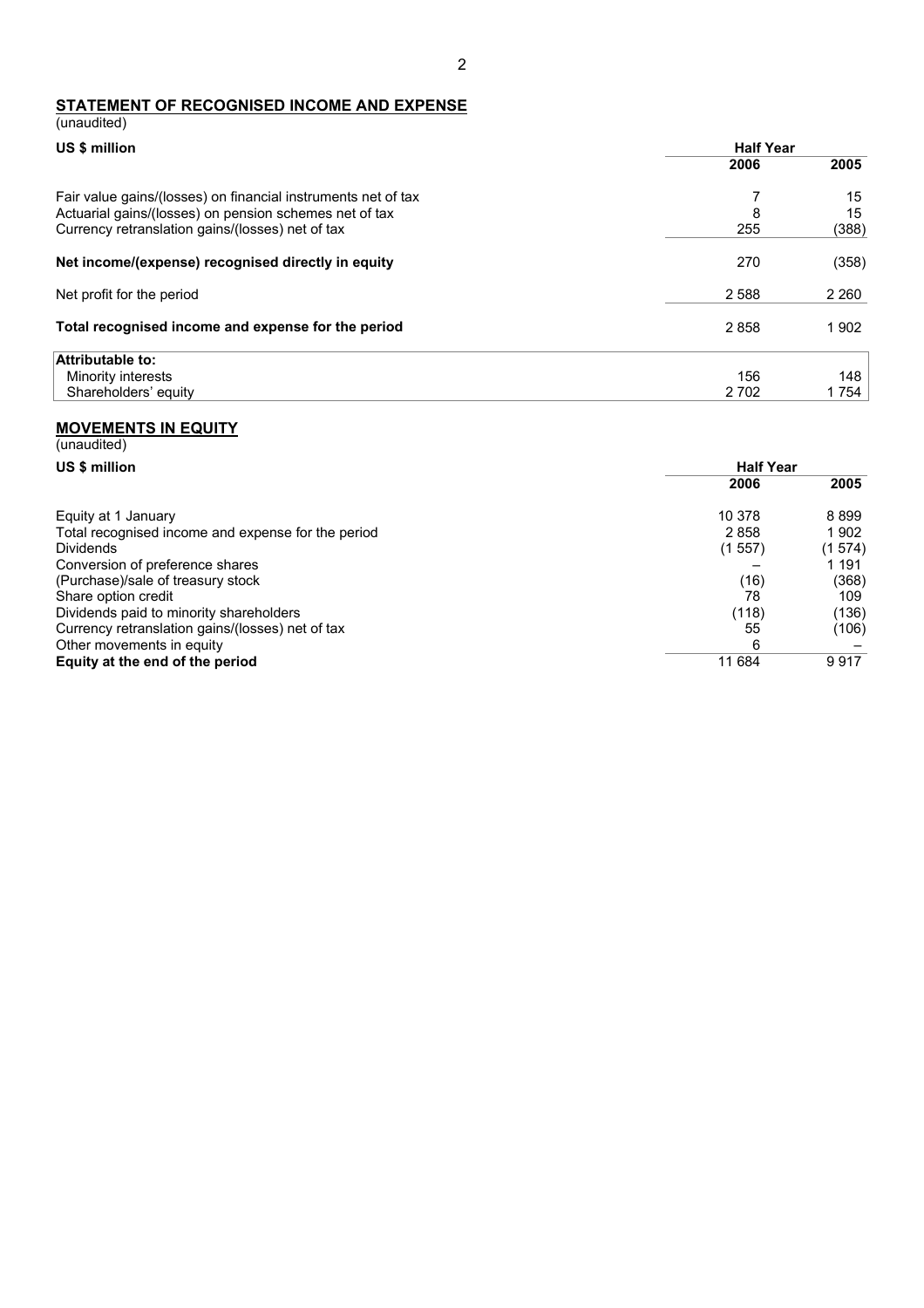#### **BALANCE SHEET**

(unaudited)

| US \$ million                                   | As at<br>1 July<br>2006 | As at<br>31 December<br>2005 | As at<br>2 July<br>2005 |
|-------------------------------------------------|-------------------------|------------------------------|-------------------------|
| Non-current assets                              |                         |                              |                         |
| Goodwill and intangible assets                  | 22 150                  | 21 376                       | 21 631                  |
| Property, plant and equipment                   | 7803                    | 7686                         | 7 8 0 6                 |
| Pension asset for funded schemes in surplus     | 1 3 9 7                 | 1 2 2 6                      | 871                     |
| Deferred tax assets                             | 1867                    | 2 0 1 7                      | 1975                    |
| Other non-current assets                        | 1 3 5 9                 | 1 2 6 9                      | 1 504                   |
| <b>Total non-current assets</b>                 | 34 576                  | 33 574                       | 33 7 8 7                |
| Assets held for sale                            | 620                     | 258                          | 451                     |
| <b>Current assets</b>                           |                         |                              |                         |
| Inventories                                     | 4 9 4 8                 | 4863                         | 5 182                   |
| Trade and other current receivables             | 6410                    | 5719                         | 6498                    |
| Other financial assets                          | 377                     | 396                          | 450                     |
| Cash and cash equivalents                       | 2 0 2 0                 | 1811                         | 1928                    |
| <b>Total current assets</b>                     | 13755                   | 12789                        | 14 058                  |
| <b>Current liabilities</b>                      |                         |                              |                         |
| Borrowings due within one year                  | (7549)                  | (7036)                       | (9083)                  |
| Trade payables and other current liabilities    | (10155)                 | (10251)                      | (10421)                 |
| Restructuring and other provisions              | (632)                   | (762)                        | (1189)                  |
| <b>Total current liabilities</b>                | (18336)                 | (18049)                      | (20693)                 |
| Net current assets/(liabilities)                | (4581)                  | (5260)                       | (6635)                  |
| <b>Total assets less current liabilities</b>    | 30 615                  | 28 572                       | 27 603                  |
| Non-current liabilities                         |                         |                              |                         |
| Borrowings due after one year                   | 7767                    | 7645                         | 7 3 6 3                 |
| Pension liability for funded schemes in deficit | 2929                    | 2859                         | 2938                    |
| Pension liability for unfunded schemes          | 4 9 9 7                 | 4975                         | 4842                    |
| Restructuring and other provisions              | 995                     | 866                          | 443                     |
| Deferred tax liabilities                        | 1 2 0 9                 | 1 1 0 5                      | 1 0 3 5                 |
| Other non-current liabilities                   | 740                     | 713                          | 921                     |
| <b>Total non-current liabilities</b>            | 18 637                  | 18 163                       | 17 542                  |
| Liabilities held for sale                       | 294                     | 31                           | 144                     |
| Equity                                          |                         |                              |                         |
| Shareholders' equity                            | 11 170                  | 9 9 0 0                      | 9416                    |
| Minority interests                              | 514                     | 478                          | 501                     |
| <b>Total equity</b>                             | 11 684                  | 10 378                       | 9917                    |
| <b>Total capital employed</b>                   | 30 615                  | 28 572                       | 27 603                  |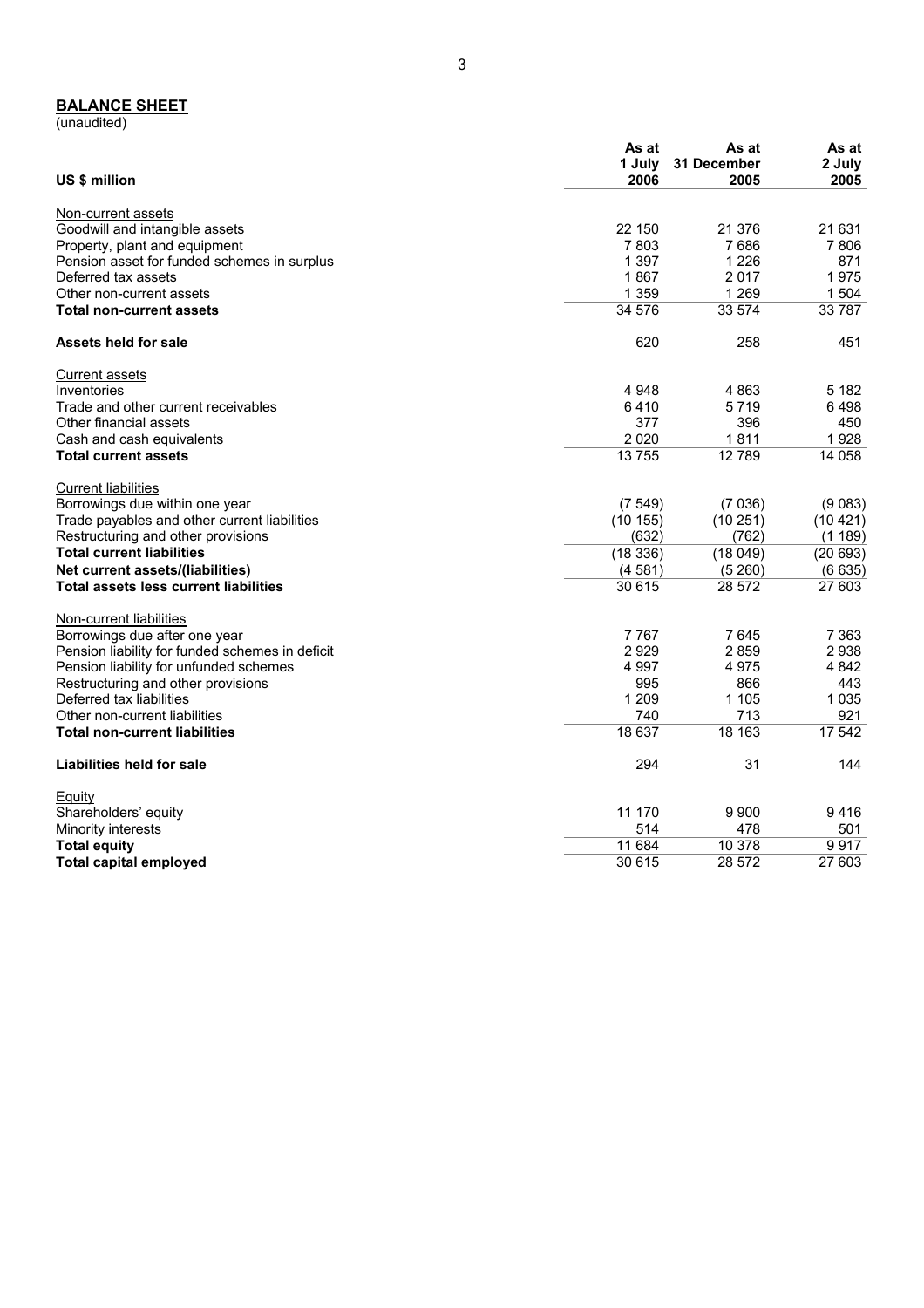#### **CASH FLOW STATEMENT**

| (unaudited)                                            |                  |         |
|--------------------------------------------------------|------------------|---------|
| US \$ million                                          | <b>Half Year</b> |         |
|                                                        | 2006             | 2005    |
| Operating activities                                   |                  |         |
| Cash flow from operating activities                    | 2 3 2 9          | 2 7 2 4 |
| Income tax paid                                        | (535)            | (995)   |
| Net cash flow from operating activities                | 1 7 9 4          | 1 7 2 9 |
| Investing activities                                   |                  |         |
| Interest received                                      | 61               | 101     |
| Net capital expenditure                                | (541)            | (429)   |
| Acquisitions and disposals                             | 228              | 150     |
| Other investing activities                             | 56               | 383     |
| Net cash flow from/(used in) investing activities      | (196)            | 205     |
| Financing activities                                   |                  |         |
| Dividends paid on ordinary share capital               | (1468)           | (1400)  |
| Interest and preference dividends paid                 | (342)            | (467)   |
| Change in borrowings and finance leases                | 60               | 419     |
| Purchase of treasury stock                             | (17)             | (366)   |
| Other financing activities                             | (90)             | (128)   |
| Net cash flow from/(used in) financing activities      | (1857)           | (1 942) |
| Net increase/(decrease) in cash and cash equivalents   | (259)            | (8)     |
| Cash and cash equivalents at the beginning of the year | 1498             | 1921    |
| Effect of foreign exchange rate changes                | 443              | (262)   |
| Cash and cash equivalents at the end of period         | 1682             | 1651    |
|                                                        |                  |         |

## **ANALYSIS OF NET DEBT**

|  | (unaudited) |
|--|-------------|
|  |             |

| US \$ million                                                                      | As at<br>1 July<br>2006 | As at<br>31 December<br>2005 |
|------------------------------------------------------------------------------------|-------------------------|------------------------------|
| Total borrowings                                                                   | (15 316)                | (14 681)                     |
| Borrowings due within one year                                                     | (7, 549)                | (7 036)                      |
| Borrowings due after one year                                                      | (7 767)                 | (7 645)                      |
| Cash and cash equivalents as per balance sheet                                     | 2020                    | 1811                         |
| Cash and cash equivalents as per cash flow statement                               | 1682                    | 1498                         |
| Add bank overdrafts deducted therein                                               | 338                     | 314                          |
| Less cash and cash equivalents in assets/liabilities held for sale                 |                         | (1)                          |
| Other financial assets                                                             | 377                     | 396                          |
| Derivatives and finance leases included in other receivables and other liabilities | (233)                   | 39                           |
| Net debt                                                                           | (13 152)                | (12 435)                     |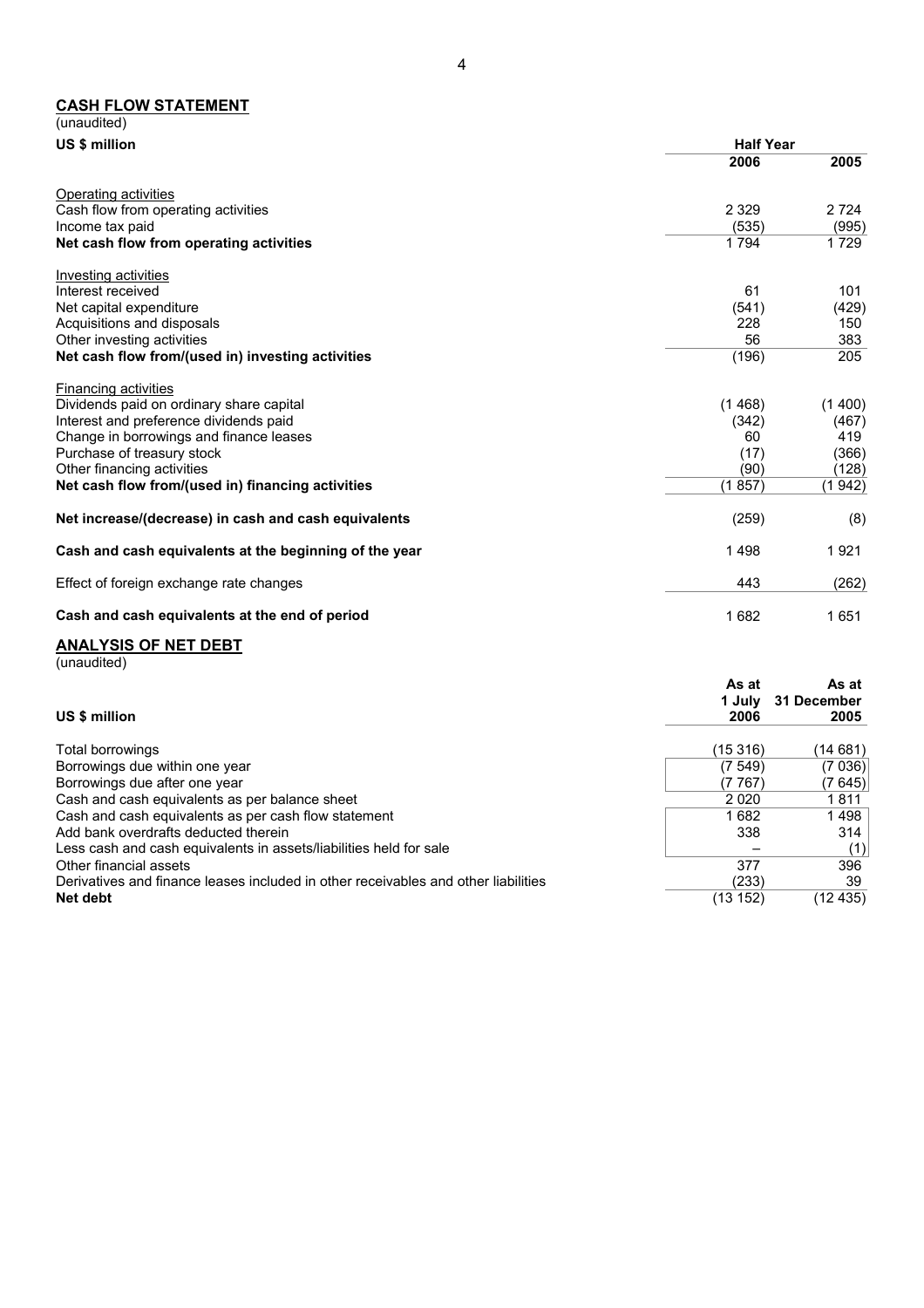### **GEOGRAPHICAL ANALYSIS**

(unaudited)

## **Continuing operations – Second Quarter**

| US \$ million                                                 | <b>Europe</b>    | <b>Americas</b> | Asia Africa        | <b>Total</b>     |
|---------------------------------------------------------------|------------------|-----------------|--------------------|------------------|
| <b>Turnover</b>                                               |                  |                 |                    |                  |
| 2005                                                          | 5043             | 4 1 4 8         | 3 2 8 6            | 12 477           |
| 2006                                                          | 5 0 2 2          | 4 3 6 6         | 3477               | 12 8 65          |
| Change<br>Impact of:                                          | (0.4)%           | 5.3%            | 5.8%               | 3.1%             |
| Exchange rates                                                | (0.5)%           | 2.4%            | (1.6)%             | 0.1%             |
| Acquisitions                                                  | 0.0%             | 0.0%            | 0.0%               | 0.0%             |
| Disposals                                                     | (0.9)%           | (0.7)%          | (1.1)%             | (0.9)%           |
| <b>Underlying sales growth</b>                                | 1.0%             | 3.6%            | 8.7%               | 3.9%             |
| Price<br>Volume                                               | (0.2)%<br>1.2%   | 1.6%<br>1.9%    | 1.4%<br>7.2%       | 0.8%<br>$3.0\%$  |
|                                                               |                  |                 |                    |                  |
| <b>Operating profit</b>                                       |                  |                 | 428                |                  |
| 2005<br>2006                                                  | 859<br>678       | 202<br>698      | 426                | 1489<br>1802     |
| Change current rates                                          | $(21.1)\%$       | 244.6%          | (0.5)%             | 20.9%            |
| Change constant rates                                         | $(21.0)\%$       | 237.5%          | 0.6%               | 20.8%            |
| <b>Operating margin</b>                                       |                  |                 |                    |                  |
| 2005                                                          | 17.0%            | 4.9%            | 13.0%              | 11.9%            |
| 2006                                                          | 13.5%            | 16.0%           | 12.3%              | 14.0%            |
| Includes restructuring, business disposals and<br>impairments |                  |                 |                    |                  |
| 2005                                                          | 0.1%             | $(11.0)\%$      | 0.2%               | $(3.6)\%$        |
| 2006                                                          | (1.6)%           | 0.4%            | (0.5)%             | (0.6)%           |
| <b>Continuing operations - Half Year</b>                      |                  |                 |                    |                  |
| US \$ million                                                 | <b>Europe</b>    | <b>Americas</b> | <b>Asia Africa</b> | <b>Total</b>     |
| <b>Turnover</b>                                               |                  |                 |                    |                  |
| 2005                                                          | 9630             | 8 0 0 4         | 6 3 3 2            | 23 966           |
| 2006                                                          | 9 2 0 1          | 8481            | 6 6 6 3            | 24 345           |
| Change<br>Impact of:                                          | $(4.5)\%$        | 6.0%            | 5.2%               | 1.6%             |
| Exchange rates                                                | (3.8)%           | 3.2%            | (1.8)%             | (0.8)%           |
| Acquisitions                                                  | $0.0\%$          | 0.0%            | 0.0%               | $0.0\%$          |
| Disposals                                                     | (1.0)%           | (0.5)%          | (1.1)%             | (0.9)%           |
| <b>Underlying sales growth</b>                                | 0.3%             | 3.2%            | 8.3%               | 3.4%             |
| Price<br>Volume                                               | (0.4)%<br>0.7%   | 1.5%<br>1.7%    | 1.2%<br>7.0%       | 0.7%<br>$2.7\%$  |
|                                                               |                  |                 |                    |                  |
| <b>Operating profit</b>                                       |                  |                 | 836                |                  |
| 2005<br>2006                                                  | 1 604<br>1 3 7 9 | 776<br>1 300    | 821                | 3 2 1 6<br>3 500 |
| Change current rates                                          | $(14.0)\%$       | 67.3%           | (1.7)%             | 8.8%             |
| Change constant rates                                         | (10.7)%          | 60.7%           | (0.2)%             | 9.8%             |
| <b>Operating margin</b>                                       |                  |                 |                    |                  |
| 2005                                                          | 16.7%            | 9.7%            | 13.2%              | 13.4%            |
| 2006                                                          | 15.0%            | 15.3%           | 12.3%              | 14.4%            |
| Includes restructuring, business disposals and                |                  |                 |                    |                  |
| impairments<br>2005                                           | 0.4%             | (5.8)%          | 0.6%               | $(1.6)\%$        |
| 2006                                                          | (0.4)%           | $0.0\%$         | 0.5%               | $0.0\%$          |
|                                                               |                  |                 |                    |                  |

## **Operating profit of discontinued operations – Second Quarter**

| US \$ million | <b>Europe</b>            | Americas Asia Africa     | Total |
|---------------|--------------------------|--------------------------|-------|
| 2005          | 85                       | $\overline{\phantom{a}}$ | 90    |
| 2006          | $\overline{\phantom{a}}$ |                          | 73    |

### **Operating profit of discontinued operations – Half Year**

| US \$ million | <b>Europe</b> |                              | Americas Asia Africa     | Total |
|---------------|---------------|------------------------------|--------------------------|-------|
| 2005          | 190           | 26                           | $\overline{\phantom{m}}$ | 216   |
| 2006          | 171           | $\qquad \qquad \blacksquare$ | $\overline{\phantom{a}}$ | 171   |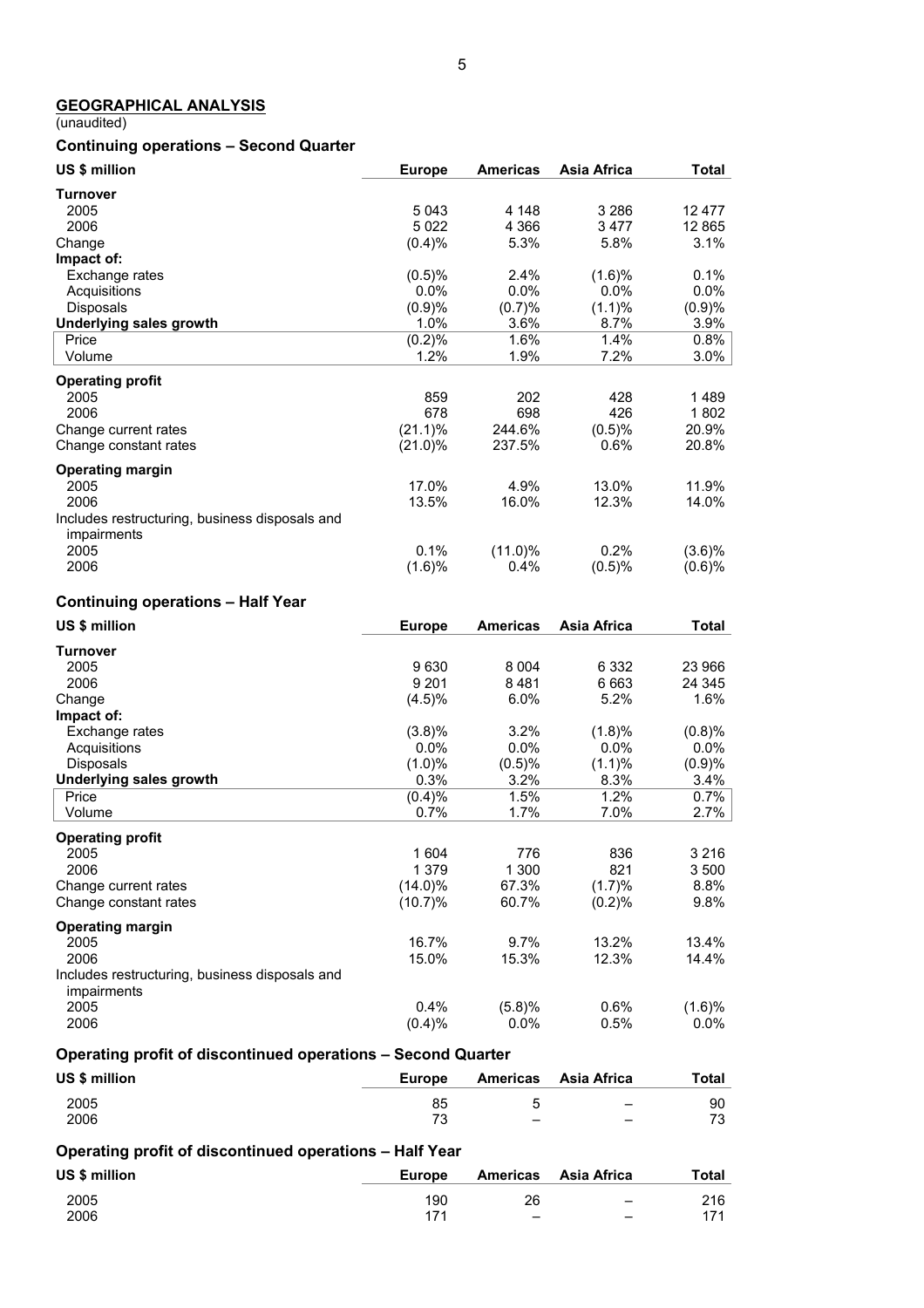(unaudited)

### **Continuing operations – Second Quarter**

|                                | Savoury,<br>dressings and | Ice cream<br>and |           | <b>Personal</b> | Home care<br>and | Home and<br>Personal |         |
|--------------------------------|---------------------------|------------------|-----------|-----------------|------------------|----------------------|---------|
| US \$ million                  | spreads                   | beverages        | Foods     | care            | other            | Care                 | Total   |
|                                |                           |                  |           |                 |                  |                      |         |
| <b>Turnover</b>                |                           |                  |           |                 |                  |                      |         |
| 2005                           | 4 0 9 7                   | 2898             | 6995      | 3 2 5 9         | 2 2 2 3          | 5482                 | 12477   |
| 2006                           | 4 1 9 4                   | 2947             | 7 141     | 3470            | 2 2 5 4          | 5 7 2 4              | 12 865  |
| Change                         | 2.4%                      | 1.7%             | 3.1%      | 6.5%            | 1.4%             | 4.4%                 | 3.1%    |
| Impact of:                     |                           |                  |           |                 |                  |                      |         |
| Exchange rates                 | 0.7%                      | (0.9)%           | 1.0%      | 0.5%            | 0.3%             | 0.3%                 | 0.1%    |
| Acquisitions                   | 0.0%                      | 0.0%             | $0.0\%$   | $0.0\%$         | $0.0\%$          | $0.0\%$              | $0.0\%$ |
| <b>Disposals</b>               | (1.5)%                    | (0.4)%           | $(1.0)\%$ | $(1.1)\%$       | (0.3)%           | (0.7)%               | (0.9)%  |
| <b>Underlying sales growth</b> | 3.2%                      | 3.0%             | 3.1%      | 7.1%            | 1.4%             | 4.8%                 | 3.9%    |
| <b>Operating profit</b>        |                           |                  |           |                 |                  |                      |         |
| 2005                           | 649                       | 90               | 739       | 523             | 227              | 750                  | 1 489   |
| 2006                           | 584                       | 476              | 1 0 6 0   | 568             | 174              | 742                  | 1802    |
| Change current rates           | $(10.0)\%$                | 432.2%           | 43.5%     | 8.3%            | $(23.6)\%$       | (1.3)%               | 20.9%   |
| Change constant rates          | (10.9)%                   | 502.0%           | 45.3%     | 6.6%            | (25.3)%          | $(3.0)\%$            | 20.8%   |
| <b>Operating margin</b>        |                           |                  |           |                 |                  |                      |         |
| 2005                           | 15.9%                     | 3.1%             | 10.6%     | 16.1%           | 10.2%            | 13.7%                | 11.9%   |
| 2006                           | 13.9%                     | 16.1%            | 14.8%     | 16.4%           | $7.7\%$          | 12.9%                | 14.0%   |

# **Continuing operations – Half Year**

|                         | Savoury,      | Ice cream |           |          | Home care  | Home and  |         |
|-------------------------|---------------|-----------|-----------|----------|------------|-----------|---------|
| US \$ million           | dressings and | and       |           | Personal | and        | Personal  |         |
|                         | spreads       | beverages | Foods     | care     | other      | Care      | Total   |
| <b>Turnover</b>         |               |           |           |          |            |           |         |
| 2005                    | 8 3 3 0       | 4 8 5 4   | 13 184    | 6 3 7 0  | 4412       | 10 782    | 23 966  |
| 2006                    | 8 2 8 7       | 4 9 0 9   | 13 196    | 6 7 2 3  | 4 4 2 6    | 11 149    | 24 345  |
| Change                  | (0.5)%        | 1.2%      | 0.1%      | 5.5%     | 0.3%       | 3.4%      | $1.6\%$ |
| Impact of:              |               |           |           |          |            |           |         |
| Exchange rates          | (1.4)%        | (1.3)%    | (1.5)%    | $0.0\%$  | (0.7)%     | (0.3)%    | (0.8)%  |
| Acquisitions            | $0.0\%$       | $0.0\%$   | $0.0\%$   | $0.0\%$  | 0.1%       | $0.0\%$   | $0.0\%$ |
| <b>Disposals</b>        | (1.5)%        | (0.3)%    | $(1.0)\%$ | (0.8)%   | (0.5)%     | (0.7)%    | (0.9)%  |
| Underlying sales growth | 2.5%          | 2.8%      | 2.6%      | 6.4%     | 1.4%       | 4.4%      | $3.4\%$ |
| <b>Operating profit</b> |               |           |           |          |            |           |         |
| 2005                    | 1 392         | 251       | 1 643     | 1 0 9 2  | 481        | 1573      | 3 2 1 6 |
| 2006                    | 1 275         | 670       | 1945      | 1 1 6 8  | 387        | 1555      | 3 500   |
| Change current rates    | (8.4)%        | 167.2%    | 18.4%     | 6.9%     | $(19.6)\%$ | (1.2)%    | 8.8%    |
| Change constant rates   | (6.5)%        | 179.2%    | 21.3%     | 5.9%     | $(20.0)\%$ | $(2.0)\%$ | 9.8%    |
| <b>Operating margin</b> |               |           |           |          |            |           |         |
| 2005                    | 16.7%         | 5.2%      | 12.5%     | 17.1%    | 10.9%      | 14.6%     | 13.4%   |
| 2006                    | 15.4%         | 13.6%     | 14.7%     | 17.4%    | 8.7%       | 13.9%     | 14.4%   |